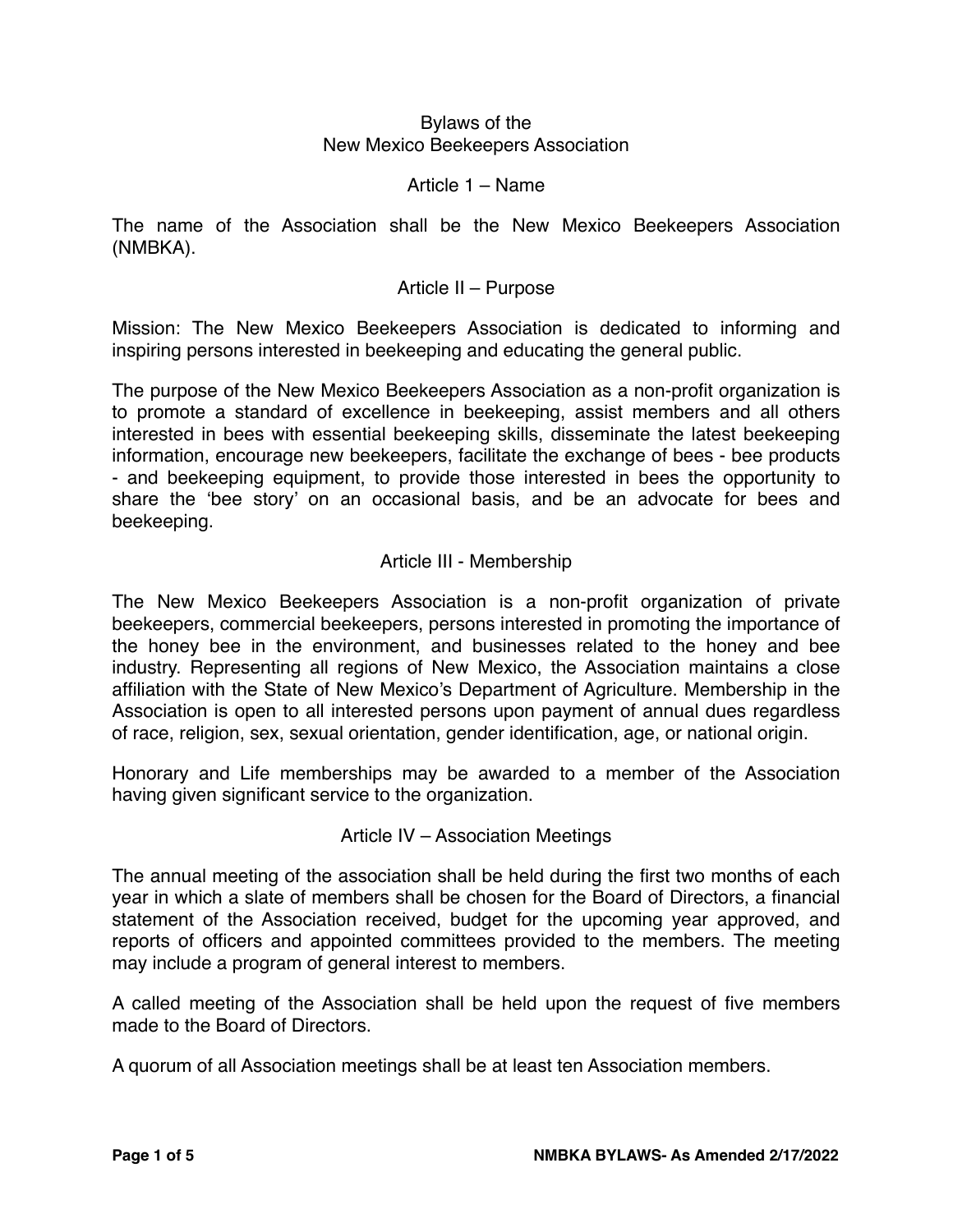An agenda of all Association meetings shall be available to the general membership at least ten days prior to the date of the noted meeting.

## Article V – Board of Directors

A Board of Directors shall plan programs, recommend the establishment of working committees and development of the Association in accord with its statement of purpose, and consider the general health of the organization.

The Board of Directors shall include: President, Vice-President, Secretary, Treasurer, and Members-at-Large from the Association members in good standing. In addition, the Board shall include a representative from each sub-organization approved by the Board as a "Certified Colony of Beekeepers".

Regular meetings of the Board of Directors shall be held monthly.

A simple majority shall constitute a quorum.

- i. A quorum is the minimum number of voting members who must be present at a properly called meeting in order to conduct business in the name of NMBKA.
- ii. In the absence of a quorum, no official business shall be conducted.
- iii. If it becomes apparent that it's not possible to establish a quorum, the president shall move to adjourn the meeting and reschedule it for another date.
- iv. In the event that no quorum is present, the secretary should reflect in the minutes how many members were present, that a quorum was not achieved, and the date and time of the rescheduled meeting. The minutes shall include a statement that non-binding discussions were held.

Article VI – Duties of Board Members

President. The President shall preside at all meetings of the Association and at all meetings of the Board of Directors. The President and the Secretary shall develop the agendas for all meetings with inputs from the Board.

Vice-President. The Vice-President shall assume the duties of the President upon request or in the absence of the President.

Secretary. The Secretary shall keep minutes of all meetings of the Association and the Board of Directors, have charge and maintain records of all minutes, prepare documents of the Association, and perform such other duties as may be required pertaining to correspondence and records of the Association.

Treasurer. The Treasurer shall collect the annual dues from members of the Association, pay out such funds approved by the Association or its Board of Directors,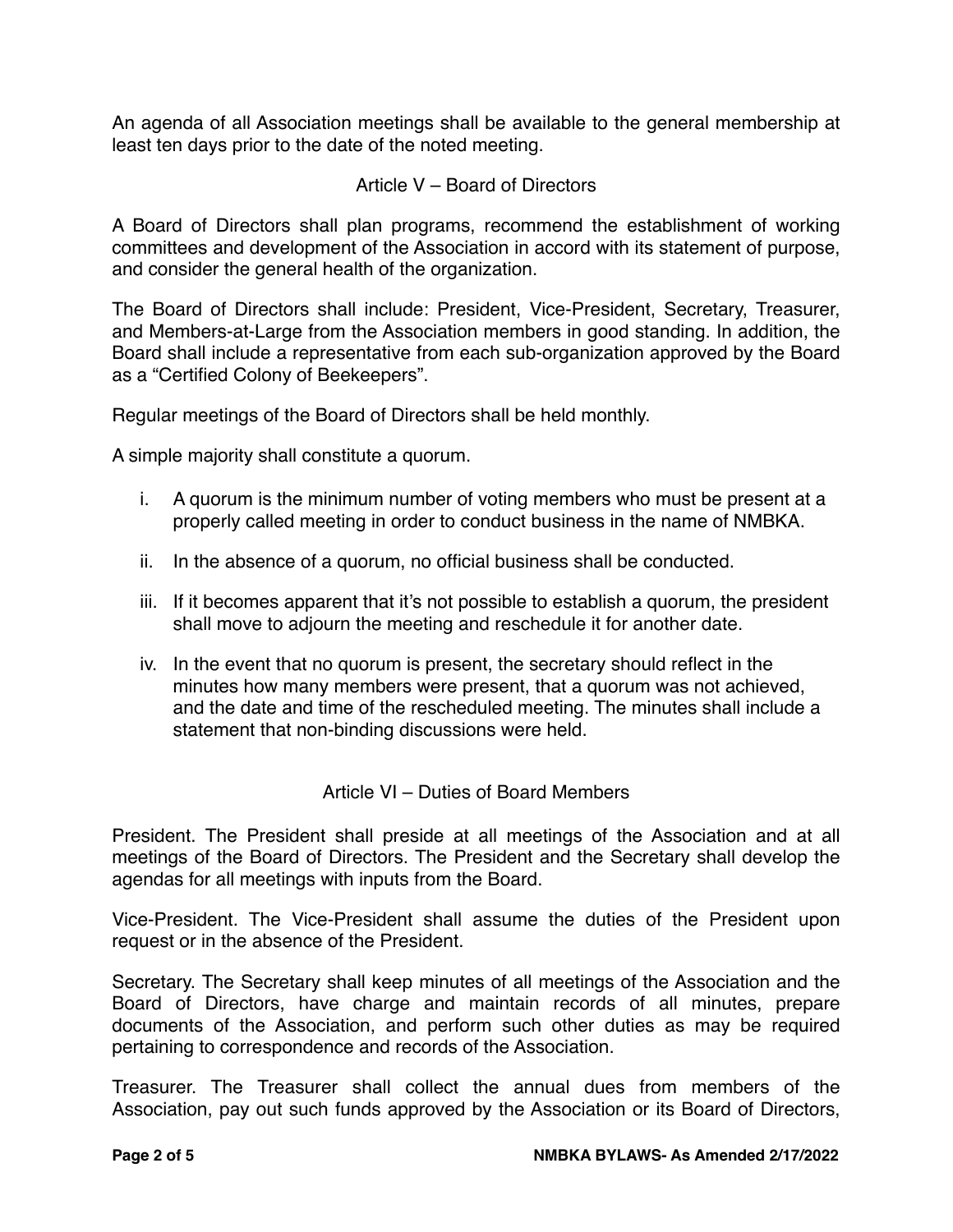and keep complete and accurate records of all monies received and expended. It shall be a standard procedure to present a financial report at the Association's annual meeting.

Member-at-Large. A memberat-large serves as a liaison between the board of directors and the general membership to get input, provide feedback, and become a spokesperson for the membership. Duties may change as defined in organization bylaws or as needed to fulfill board requirements and address overall organizational goals.

# Article VII - Terms of Office

- i. Board members shall be elected to a term of three years.
- ii. After a person has served their three-year term, they shall be eligible to run again after one year.
- iii. Officers, including the president, shall be selected by the board for one year at a time. They may be reappointed on an annual basis until they term out.
- iv. There shall be a mimimum of seven people on the board plus representatives of "Certified Colony of Beekeepers."
- v. A term year is defined as March 1 through the end of February of the following year.
- vi. A vacancy of a board position, created for any reason, may be filled by an association member, in good standing, by a majority vote of the board.

## Article VIII – Committees

Committees may be created by action of the Association or the Board of Directors who shall plan programs, recommend the establishment of working committees and the development of the Association in accord with its statement of purpose and consider the general health of the organization. The work and life of each committee shall be established at the time of its creation.

Auditing Committee: There shall be an Auditing Committee, appointed by the President if required (for holdings of \$50,000 or more) or desired by the majority of the board, whose duty shall be to audit the financial records of the Association including all suborganizations, reporting to the annual meeting. If an audit is not required, then the accountant review shall be considered the audit.

Nominating Committee: There shall be a Nominating Committee, appointed by the President whose duty it shall be to solicit nominations for board vacancies as they occur. Nominees can be obtained by committee requests, member nominations and self-nominations. Nominees shall be vetted by the Nominating Committee. The board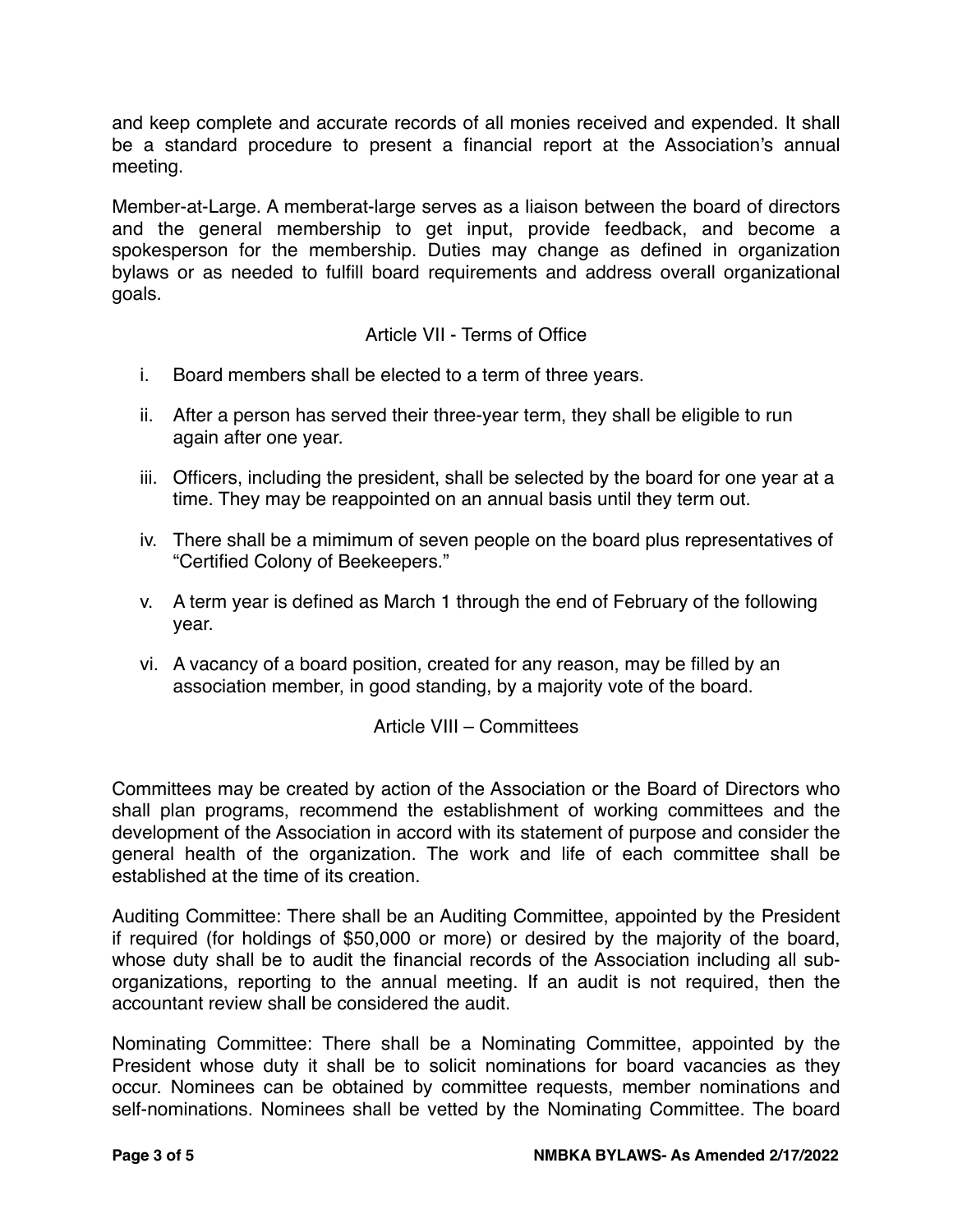shall notify the slate of candidates to general membership 10 days prior to the general meeting. There shall be no nominations from the floor at the business meeting.

# Article IX – Fiscal Year

The fiscal year of the New Mexico Beekeepers Association shall be the calendar year. Annual dues shall cover the fiscal year and are due each January for that calendar year. The dues may be reduced to half the annual dues if paid during the mid-annual conference providing there is a mid-annual conference. Otherwise, they shall be paid in full for each calendar year.

# Article X – Parliamentary Authority

All procedural questions not resolved by Articles of the bylaws shall be determined in accordance with the most recent edition of Robert's Rules of Order (Revised).

# Article XI – Amendments

Amendments to these bylaws shall be proposed by the Board of Directors, any member of the Association in good standing, or by a committee created for the purpose of bylaw review.

Any Amendment/s to the Association's bylaws shall take effect immediately upon passage at the annual meeting, or a meeting called for the specific purpose of a bylaw change unless otherwise provided for in that amendment.

## Article XII – Dissolution

Dissolution of the New Mexico Beekeepers Association shall be accomplished by a majority vote of members present at the Annual Meeting, or by special meeting called for that purpose only after the membership has received appropriate notice of the meeting.

Upon dissolution, the Association shall, after paying or making provision for the payment of all liabilities of the Association, dispose of all the assets of the organization in such manner as feasible to organizations or agencies organized and operated for purposes similar to the purpose of the Association.

## Article XIII – Website/Social Media Maintenance

The New Mexico Beekeepers Association website and social media sites shall be maintained by persons who understand website and social media maintenance and can be a member of the Board, an Association member in good standing, or a professional maintainer. This can be *pro bono* or a reasonable fee charged at the determination of the Board.